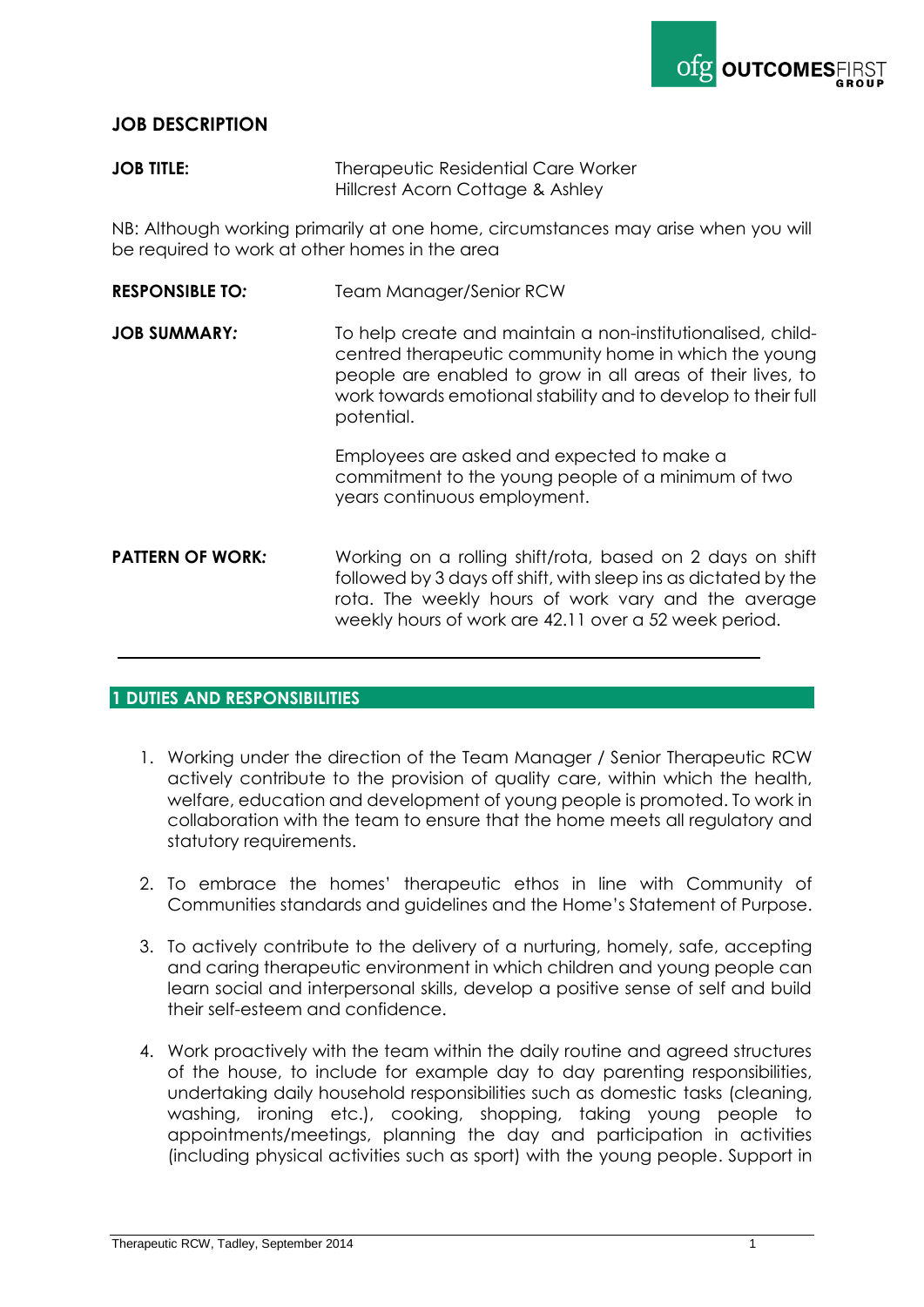

the school environment, in lessons with the young people and with homework etc.

- 5. To work in collaboration with the team to ensure an appropriate programme of activities are in place and work with the young people to encourage and support participation. To accompany and support young people on holidays, short breaks and outings.
- 6. Work professionally and in partnership with parents, social workers, agencies and other professionals linked to the young person's care plan to effectively fulfil the responsibility of parenting the young people. Support and facilitate contact with family members where appropriate.
- 7. To work collectively with team members in using effective care practice, deescalating and diversionary strategies and recognised techniques to manage young people who exhibit challenging, threatening and confrontational behaviour. Consistently act in accordance with the company's Behaviour Management policy and ensure appropriate recording takes place.
- 8. To follow and act in accordance with all relevant aspects of legislation, regulation, and the company's Policies and Procedures. Ensure an understanding of how such issues are interpreted and followed in practice, keeping up to date with changes as they occur.
- 9. Undertake and ensure all electronic and paper recording systems are completed on a daily basis whilst on shift in line with the company's recording protocols. Participate in handover, team meetings etc.
- 10. To fulfil the role of key worker to a named young person attending their statutory reviews, planning meetings, school events, etc. Contribute to the writing, review and updating of the care plan, the production of reports, and in ensuring their progress is monitored and recorded. To help organise and participate in young peoples' and community meetings.
- 11. Work in a non-discriminatory manner supporting the differing cultural, racial and religious needs of the young people. Work constructively with colleagues and young people to enhance the positive values of working with difference, challenging attitudes and practice, which are inappropriate or unacceptable within the ethos of the house.
- 12. To fully abide by and follow the company's Health and Safety policies and procedures to ensure safe and effective working practices for the staff, young people and people visiting the house.
- 13. Take responsibility for a designated area of work, or practice development as directed by the Team Manager.
- 14. In conjunction with the Home Manager and team develop a positive public profile of the service ensuring good communication, relationships and that staff represent the service in a professional way. To ensure that the home exemplifies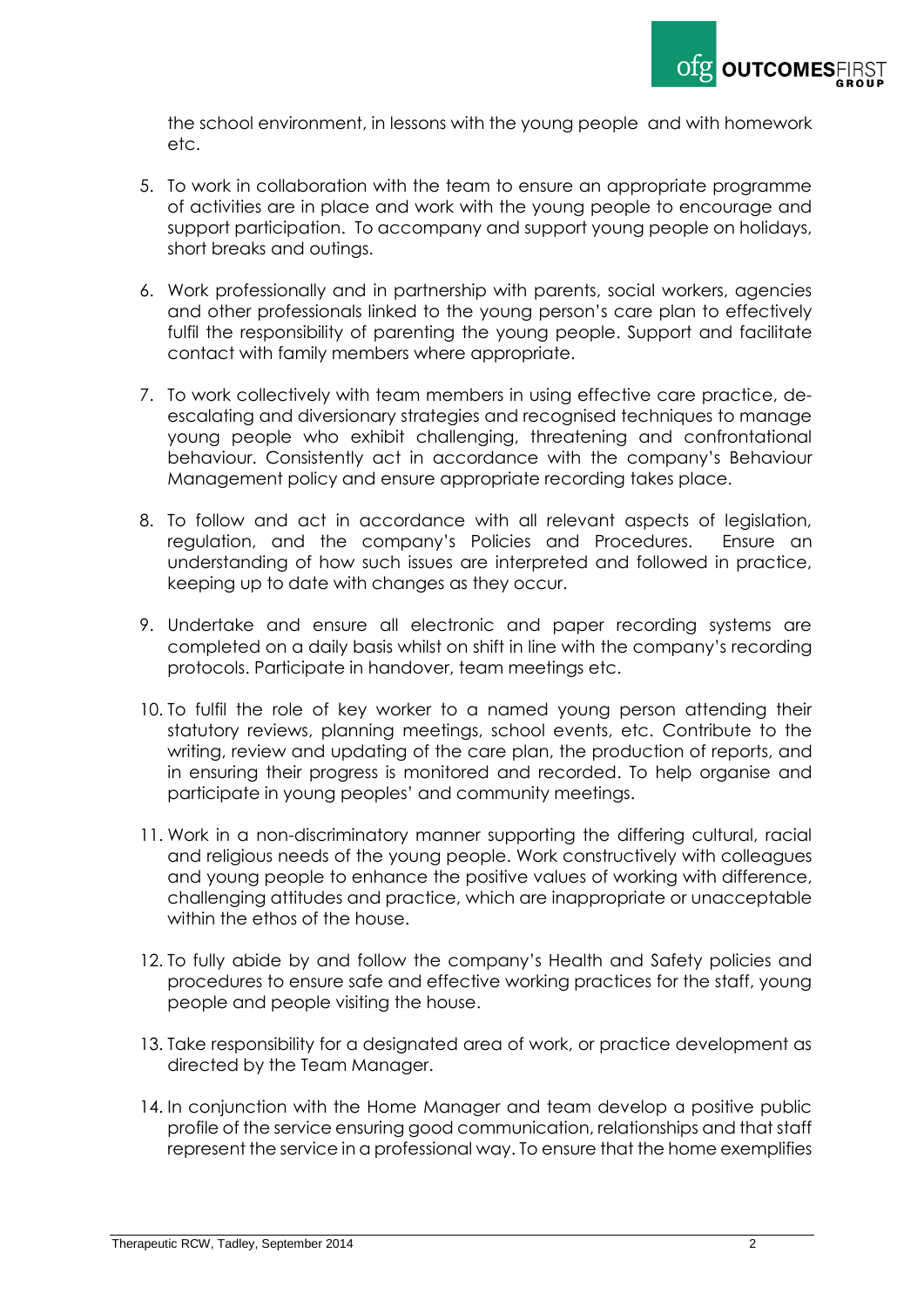

the highest quality of care to young people by actively promoting continual improvements.

15. To carry out any other tasks or duties deemed appropriate as directed by the Home Manager and/or Team Manager.

#### **2 WORKING WITH YOUNG PEOPLE IN A CHILD-CENTRED, THERAPEUTIC APPROACH**

- 1. To be familiar with the background, therapeutic care plan and daily progress of all young people in the home and to help implement their individual care plans.
- 2. To play an active role in the lives of all young people and to fulfil their emotional needs: to feel seen, heard, safe, respected, valued, supported, empathised with and cared for.
- 3. To be aware of the need to maintain a protective environment for the young people who have suffered abuse from adults and to develop ways in which they are able to trust adults.
- 4. To be able to acknowledge the abuse the young people have suffered and to be able to see the young person beyond their presenting behaviour.
- 5. To promote young people's rights, individuality and choice.
- 6. To build positive and appropriate working relationships with the young people, ensuring adherence to boundaries and consistency of care practice.

#### **3 PERSONAL AND PROFESSIONAL DEVELOPMENT**

- 1. To attend all in-house and external training days/sessions; group clinical supervision and team meetings in order to develop a theoretical underpinning of residential-based therapeutic work. Attendance is required whether on or off shift.
- 2. Complete all mandatory training requirements and refresher training to ensure knowledge and skills are updated and refreshed.
- 3. To arrange and attend regular individual supervision and to take responsibility for raising and addressing any relevant issues.
- 4. Take responsibility for own behaviour and practice and continue selfdevelopment through reading, research etc. Provide peer support and guidance to other members of staff.
- 5. **The Children's Home regulatory standards require all staff to be qualified.**  Undertake appropriate training, including induction workbook and refresher training in specified areas as identified by the Home Manager and/or Team Manager. The Children's Home regulatory standards require all residential care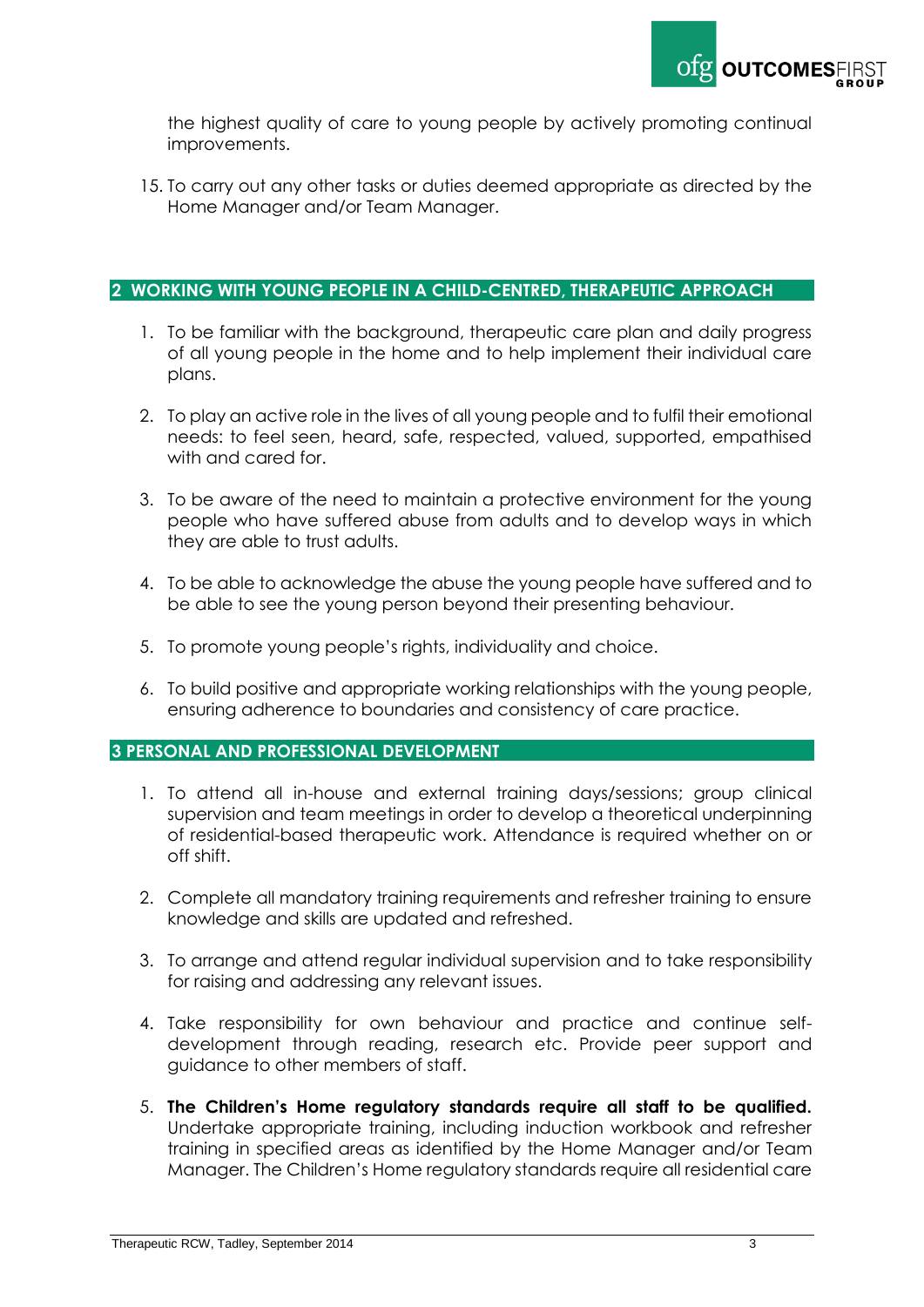

staff to be qualified. In order to meet these, Hillcrest will sponsor you to undertake the Level 3 Diploma in Residential Childcare when you successfully pass your probationary period. It is a condition of your employment that you undertake and satisfactorily complete the level 3 Diploma in Residential Childcare within two years of your start date. **The Level 3 Diploma is a requirement of the role**, if you fail to achieve the Diploma, do not complete it within the prescribed timescale, refuse to undertake it or are withdrawn from the Diploma, it will prevent you from continuing in this employment.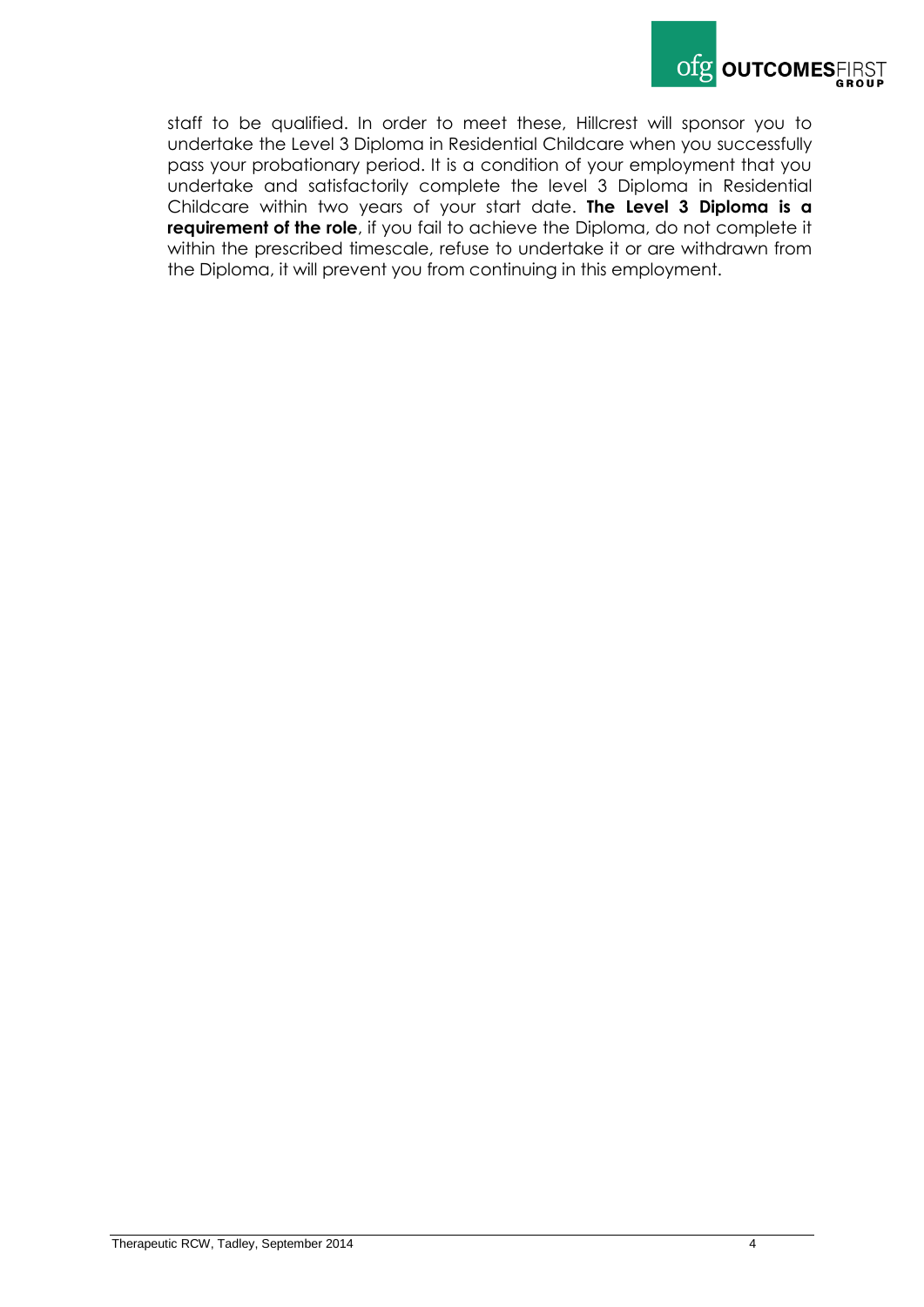

## **PERSON SPECIFICATION Therapeutic Residential Care Worker**

| <b>Education/Qualifications</b>                 | <b>Essential</b> | <b>Desirable</b> | Method of         |
|-------------------------------------------------|------------------|------------------|-------------------|
|                                                 |                  |                  | <b>Assessment</b> |
|                                                 |                  |                  |                   |
| Level 3 Diploma in Residential Childcare or     |                  |                  | Application       |
| equivalent                                      |                  |                  | Form              |
|                                                 |                  |                  | Certificates      |
| From April 2016, it is a requirement to hold a  |                  |                  |                   |
| Level 3 Diploma in Residential Childcare        |                  |                  |                   |
| within 2 years of your start date. It will      |                  |                  |                   |
| therefore be essential criteria for the job. If |                  |                  |                   |
| you do not hold this qualification, the         |                  |                  |                   |
| company will sponsor you to achieve this        |                  |                  |                   |
| qualification.                                  |                  |                  |                   |
| Knowledge & Experience                          |                  |                  |                   |
| Experience with young people either paid        |                  |                  | Application       |
| or voluntary                                    |                  |                  | Form              |
|                                                 |                  |                  | Selection         |
|                                                 |                  |                  | process           |
| Experience of working with young people         |                  |                  | Application       |
| in a residential care setting                   |                  |                  | Form              |
|                                                 |                  |                  | Selection         |
|                                                 |                  |                  | process           |
| Some knowledge of childcare and child           |                  |                  | Application       |
| development developed through working           |                  |                  | Form              |
| directly with young people                      |                  |                  | Selection         |
|                                                 |                  |                  | process           |
| Experience of working with young people         |                  | ✔                | Application       |
| with emotional & behavioural difficulties       |                  |                  | Form              |
|                                                 |                  |                  | Selection         |
|                                                 |                  |                  |                   |
|                                                 |                  | ✔                | process           |
| Some understanding of current childcare         |                  |                  | Application       |
| legislation                                     |                  |                  | Form              |
|                                                 |                  |                  | Selection         |
|                                                 |                  |                  | process           |
| An awareness of and commitment to               |                  |                  |                   |
| working in a non-discriminatory manner          |                  |                  | Selection         |
| and supporting differing cultural, religious    |                  |                  | process           |
| and racial needs                                |                  |                  |                   |
| <b>Skills &amp; Abilities</b>                   |                  |                  |                   |
| A genuine interest in working with young        | ✓                |                  | Whole             |
| people and willing to make a                    |                  |                  | process           |
| commitment to the job                           |                  |                  |                   |
| Able to engage appropriately with young         | ✔                |                  | Whole             |
| people and develop rapport                      |                  |                  | process           |
| Able to recognise conflict and challenging      | ✔                |                  | Selection         |
| behaviours and situations with young            |                  |                  | process           |
| people                                          |                  |                  |                   |
| Able to effectively use a range of              |                  |                  | Selection         |
| strategies in dealing with confrontational      |                  |                  | process           |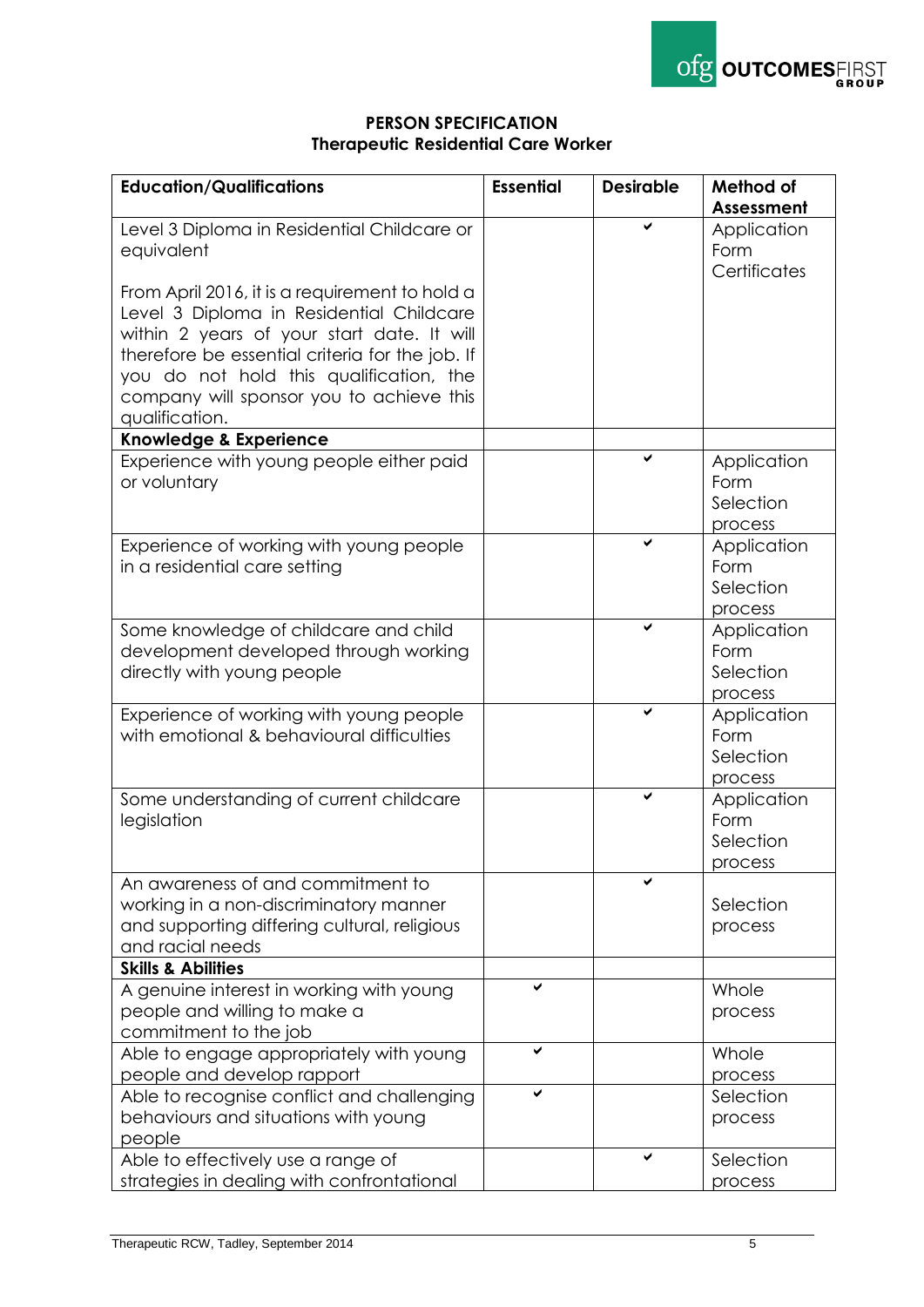

| or challenging behaviour from young              |   |   |             |
|--------------------------------------------------|---|---|-------------|
| people including de-escalating and               |   |   |             |
| approved hold techniques                         |   |   |             |
| Able to engage in a variety of activities        |   |   | Application |
|                                                  |   |   |             |
| (including physical activities) to develop       |   |   | form        |
| and sustain appropriate relationships with       |   |   | Selection   |
| young people.                                    |   |   | process     |
|                                                  |   |   |             |
| Ability to manage personal and                   |   |   | Selection   |
| professional boundaries maintaining              |   |   | process     |
| appropriate relationships with staff and         |   |   |             |
|                                                  |   |   |             |
| young people                                     |   |   |             |
| Good communication skills (written and           | ✔ |   | Application |
| verbal). The position involves being able to     |   |   | form        |
| write logs, reports, daily records etc.          |   |   | Whole       |
|                                                  |   |   | process     |
| Able to use the computer and Microsoft           |   |   | Application |
| packages to produce correspondence,              |   |   | form        |
|                                                  |   |   |             |
| reports and undertake e-learning                 |   |   | Selection   |
|                                                  |   |   | process     |
| Able to form and sustain positive and            |   |   | Selection   |
| professional working relationships               |   |   | process     |
| Able to take direction and work effectively      |   |   | Selection   |
| and cooperatively as a member of the             |   |   | process     |
| team                                             |   |   |             |
| Able to use initiative and work                  |   |   | Selection   |
|                                                  |   |   |             |
| autonomously within the boundaries of the        |   |   | process     |
| role                                             |   |   |             |
| Able to organise and prioritise own work         |   |   | Selection   |
|                                                  |   |   | process     |
| Ability to cope with the pressures of a          | ✔ |   | Selection   |
| residential care setting                         |   |   | process     |
| Able to demonstrate consistency of               |   | ✔ | Selection   |
| approach in dealing with a range of              |   |   | process     |
|                                                  |   |   |             |
| young people                                     |   |   |             |
| Able to handle own emotions and                  |   |   | Selection   |
| feelings, and support young people to            |   |   | process     |
| trust adults                                     |   |   |             |
| Ability to understand the differing              |   | ✓ | Selection   |
| dynamics and distinguish between the             |   |   | process     |
| differing needs of the individual and the        |   |   | Selection   |
|                                                  |   |   | process     |
| group<br>Able and willing to undertake all tasks |   |   | Selection   |
|                                                  |   |   |             |
| associated with parenting a young person         |   |   | process     |
| Able to demonstrate good parenting skills        | ✔ |   | Selection   |
|                                                  |   |   | process     |
| Hold a current full manual driving licence       | ✓ |   | Application |
| and prepared to drive as part of the work        |   |   | form        |
| Committed to anti-discriminatory practice        |   |   | Whole       |
| and anti-oppressive approach and able            |   |   | process     |
| to translate this attitude into practice         |   |   |             |
|                                                  |   |   |             |